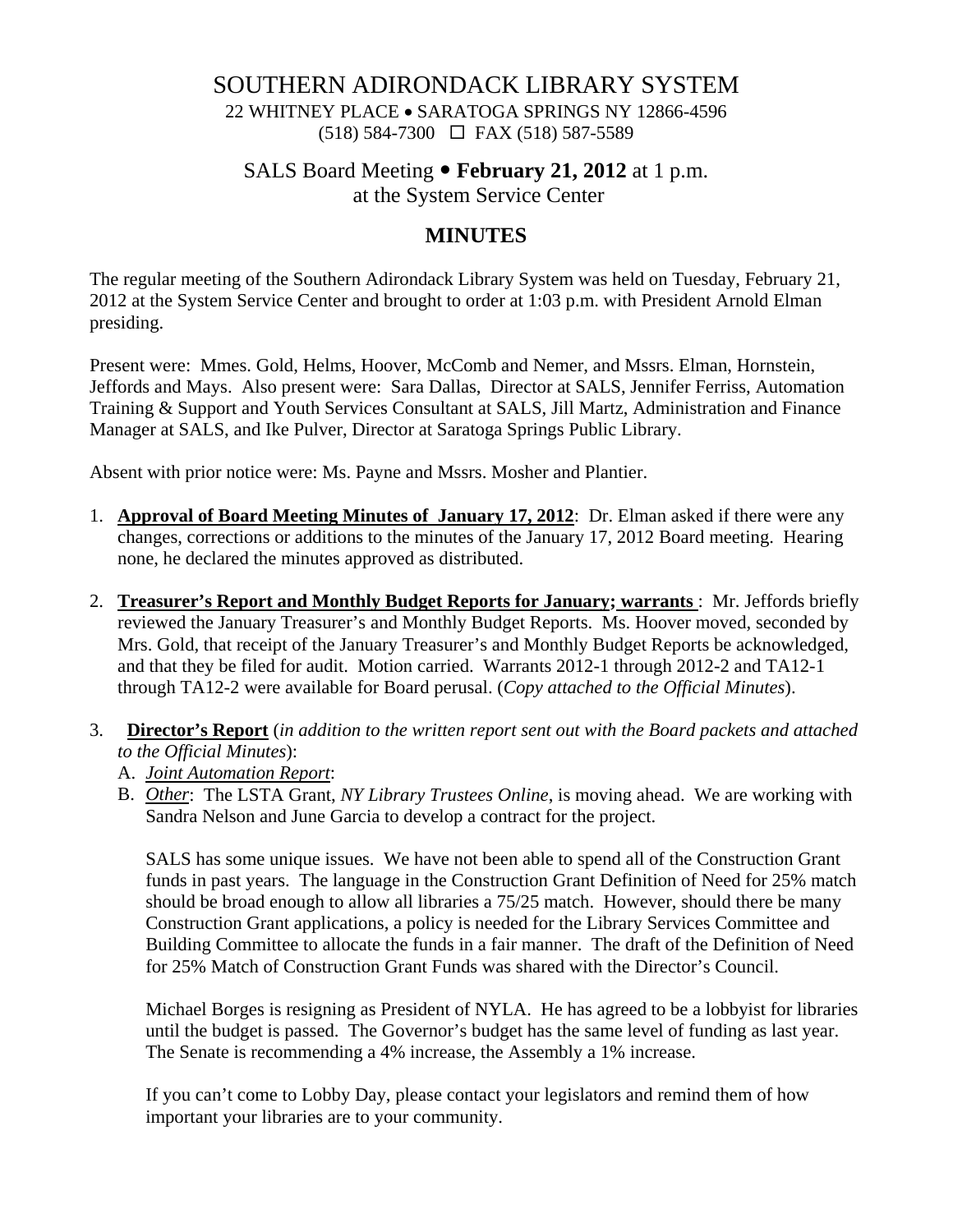Libby Post will be visiting Richards Library in Warrensburg, and has presented marketing workshops in Saratoga and Washington Counties. They were well attended. She has a program scheduled for Hamilton and Warren County on March 1<sup>st,</sup> and is working with Greenwich Free Library.

Saratoga Springs Public Library is renovating their second floor. They have excess furniture and would like to store it in our garage. They are thinking about a garage sale in the spring. By Board consensus, Saratoga Springs Public Library may store furniture in the SALS garage. They can hold a garage sale in the spring. The SALS building will be locked and the garage sale will be run by Saratoga Springs Public Library staff.

Mrs. Ferriss explained an issue with the publishers and downloadable audio books-Overdrive. There is a Digital Rights Management problem with publishers and downloadable audio books and e-books. Some publishers have removed their titles from availability. Discussion followed. This will also be discussed with the publishers at PLA.

### 4. **Committee Reports**:

- A. *Audit & Finance*:
- B. *Ad hoc Annual Meeting*: Dr. Elman appreciates the effort put forth to increase attendance at SALS Annual Meeting. Mrs. Gold reported that she has received rave reviews and positive results from the Trustees calling Trustees and the Mayor of Ballston Spa plans to attend the Annual Meeting. She also thanked Sara and Jill for putting together the Talking Points memo.
- C. *Building*: The Construction Grants are in DASNY (Dormitory Authority of the State of New York).
- D. *Bylaws Committee*:
- E. *Central Library Aid and Services*:
- F. *County Aid Coordinators*:
- G. *Library Services:*
- H. *Personnel*:
- I. *Trustee Nominating*: Mrs. McComb reported that the Committee will put forth Bob Odess from the Cambridge Public Library for the Trustee from Washington County, Frank Mezzano from Lake Pleasant for the Trustee from Hamilton County, and Cheryl Gold from Saratoga Springs as the nominee from Saratoga County.

## 5. **Unfinished Business**:

#### 6. **New Business**:

- A. *Search for SALS Treasurer*: The need for a Treasurer upon the completion of Mr. Jeffords' term was discussed. The Board needs to decide upon the duties of the Treasurer, including check signing, consultant, etc. Compensation information will be sent out to the Board for the next Board meeting.
- B. *Approve JA fee increase for 2013*: Mrs. Gold moved, seconded by Mrs. Nemer, to approve the JA fee increase of \$.01 per holding item for 2013. Motion carried.
- C. *Approve Definition of Need for the 75/25% Construction Match*: The Definition of Need for the 75/25% Construction Grants was discussed.
- D. *Review and Accept SALS 2011 NYS Annual Report*: SALS 2011 Annual Report Is similar to the member libraries' Annual Report, and has different information. Mrs. Helms moved, seconded by Mrs. Nemer, to approve SALS 2011 NYS Annual Report. Motion carried.